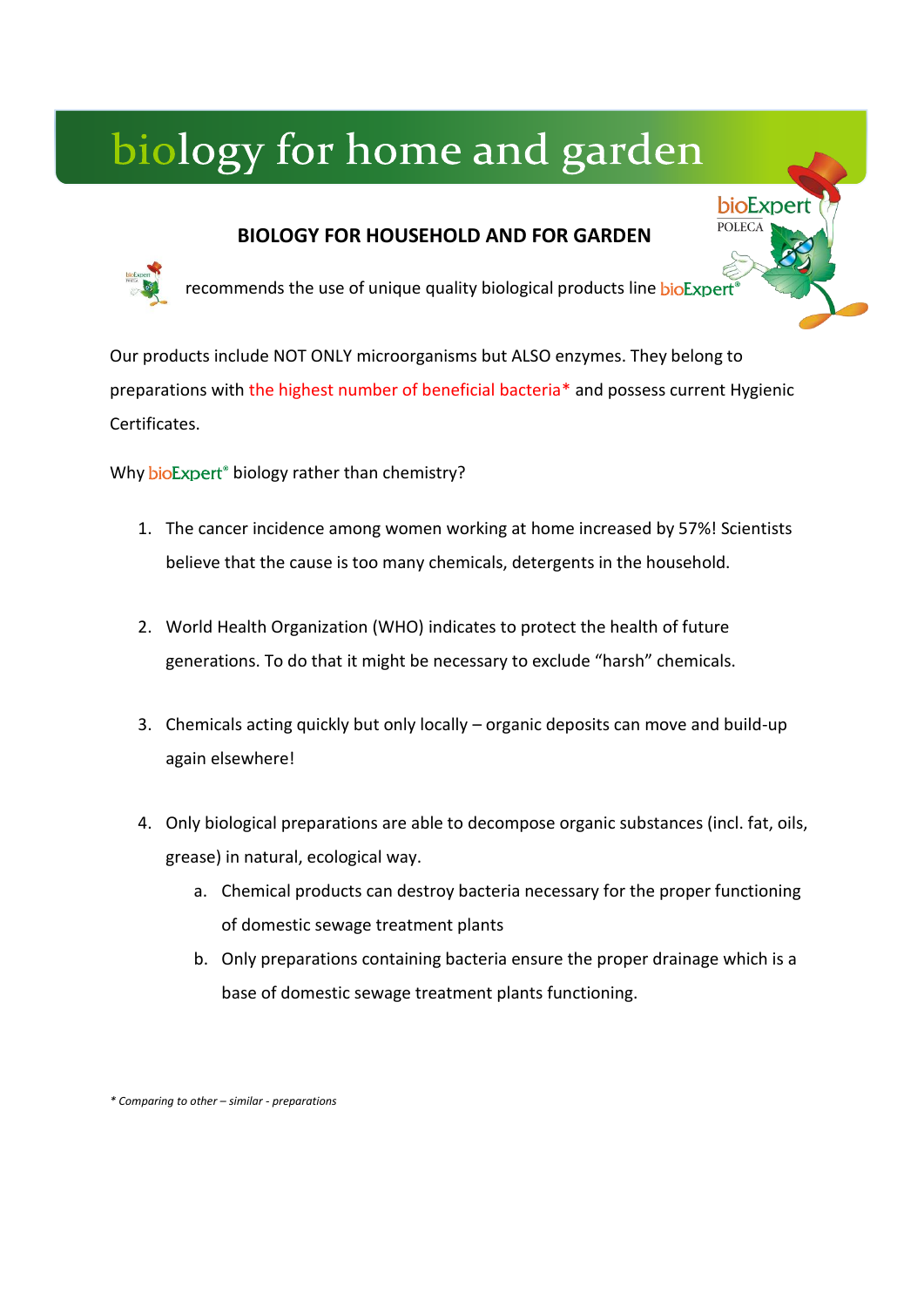

# **BIOLOGICAL TABLETS**

**For cesspools, sewage systems and domestic sewage treatment plants**

# Unique product on the market with the highest number of beneficial bacteria\*

### **Effect:**

- Cleanses the septic tank
- Cleanses drain and sewage systems
- Prevents sludge accumulation
- Maintains optimal biological activity of domestic sewage treatment plants

#### **Advantages:**

- Rapid action with effervescent effect
- Highly efficient thanks to concentrated formulation
- Easy-to-apply individually packed tablets
- Eliminates indoor and outdoor stench
- Eliminates odor reflux problems
- Eliminates drain systems blockage

#### **Application:**

- Cesspools, sewage systems and
- Domestic sewage treatment plants
- Drainage

#### **Dosage:**

| The volume of<br>cesspool/septic tank in m <sup>3</sup> | <b>Frequency of use</b> |
|---------------------------------------------------------|-------------------------|
| $1 - 3$                                                 | 1 tablet per month      |
| $4 - 6$                                                 | 1 tablet every 2 weeks  |
| More than 6                                             | 1 tablet per week       |

### **Available packaging:**

| Pcs per box | Packaging type | <b>Multipack</b> | Piece per<br>display | <b>Display</b><br>per box | Quantity in the<br>transport box |
|-------------|----------------|------------------|----------------------|---------------------------|----------------------------------|
| 12          | Container      | N/a              | N/a                  | N/a                       | 36                               |
|             | Container      | N/a              | N/a                  | N/a                       | 36                               |
|             | Cardboard box  | Yes              |                      | 9                         | 72                               |
|             | Cardboard box  | Yes              | 10                   |                           | 90                               |
|             | Cardboard box  | Yes              | 10                   |                           | 90                               |

*\* Comparing to other – similar - preparations*

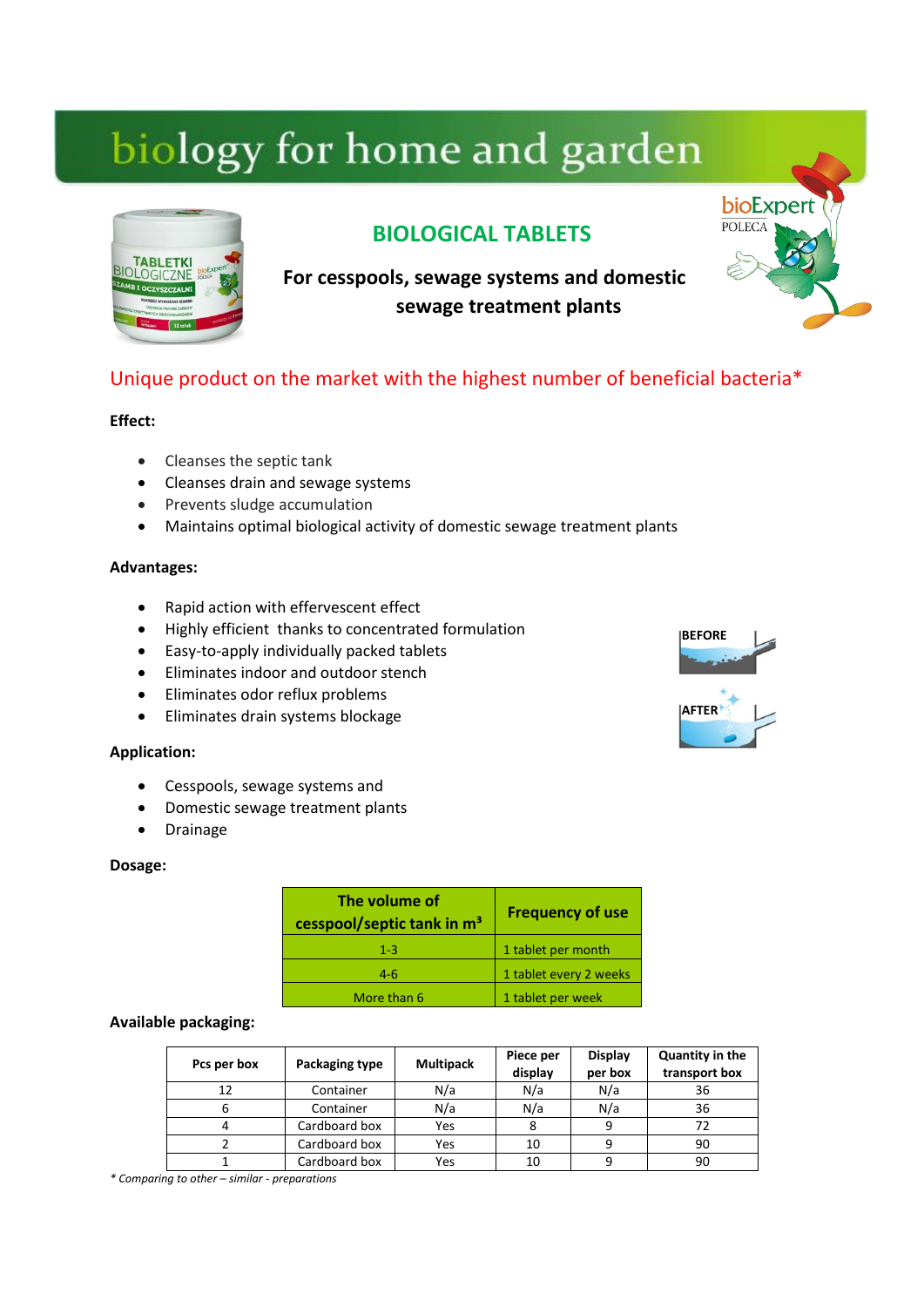

# **BIOLOGICAL DEGREASER**

# **For unclogging sewage systems and efficient removal**

# **of fat deposits.**

### **Effect:**

- Prevents repeated accumulation of fat
- **•** efficiently decomposes fat deposits in sewage systems
- Liquefies fat deposits in the pipes, grease separators and domestic sewage treatment plants
- Maintains optimal biological activity of domestic sewage treatment plants

### **Advantages:**

- Liquefies fat
- Efficiently decomposes fat deposits in pipes, siphons, separators
- Unclogs sewage systems
- Eliminates bad smells
- natural product, environmentally friendly
- easy to use water soluble preparation

### **Application:**

- Home sewage systems
- Domestic sewage treatment plants
- Drainpipe systems in canteens, bars, restaurants and hotels
- Meat and food plants
- Hypermarkets with catering department

#### **Dosage:**

| <b>Issue</b>                       | <b>Frequency of use</b>          |
|------------------------------------|----------------------------------|
| Intervention (fat embolism)        | 1 scoop per day during 7 days    |
| <b>Protection (light blockage)</b> | 1/2 scoop per day during 15 days |
| Maintenance (preventive)           | 1/2 scoop per week               |

### **Available packaging:**

| Unit per box    | Packaging type | <b>Transport box</b><br>tvpe | Quantity in the<br>transport box |
|-----------------|----------------|------------------------------|----------------------------------|
| 250 g of powder | Container      | Cardboard box                | 36                               |

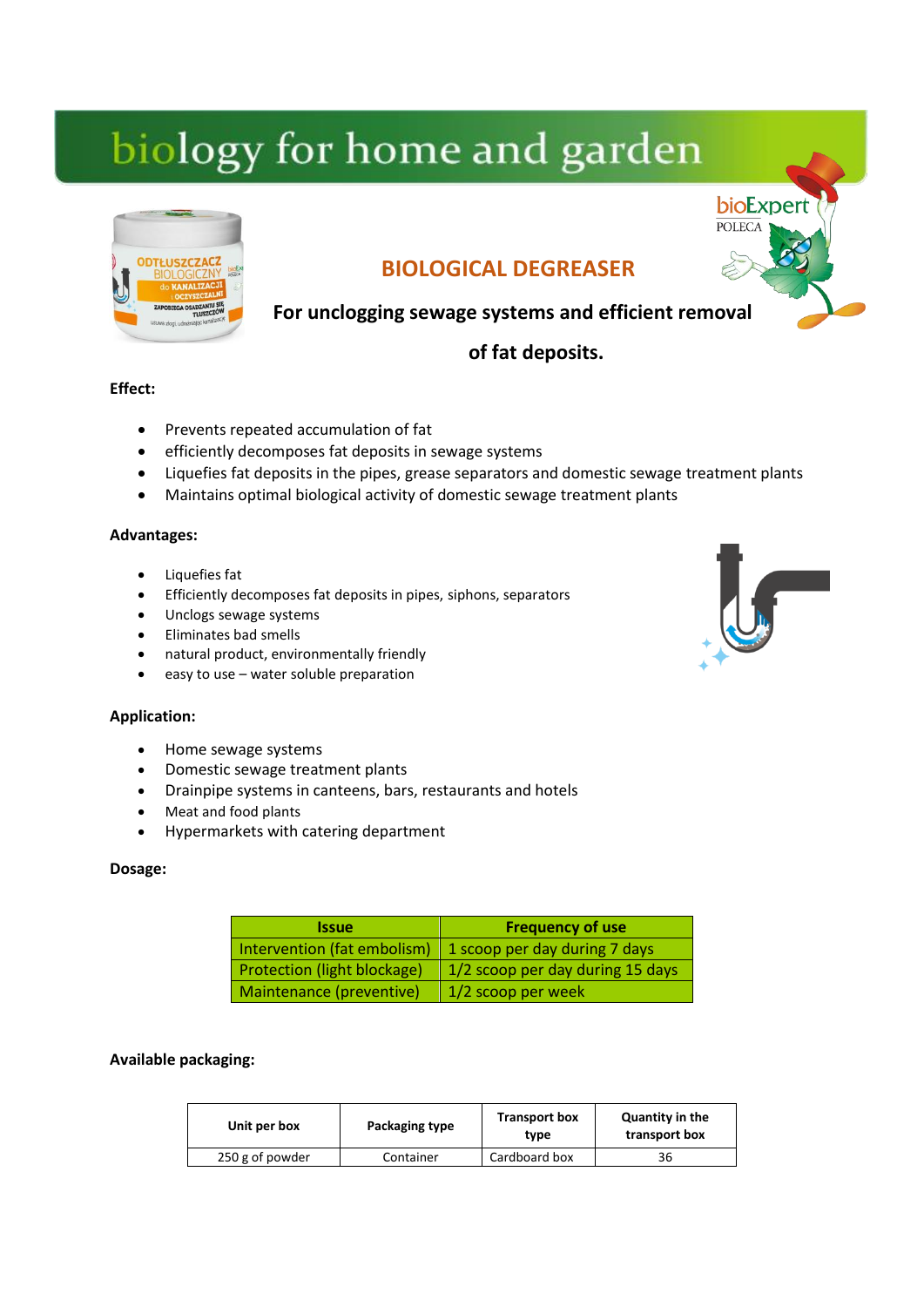

# **WC BIO-SHINE**

# **For cleaning toilets and urinals**

**Effect:**

- Removes persistent limestone build-ups, mineral deposits and urine stains
- Prevents subsequent accumulation of residuals
- Decomposes organic compounds in toilets and sewage systems
- Maintains optimal biological activity of domestic sewage treatment plants
- Prevents clogging caused by fat, oils and greases build-ups.

### **Advantages:**

- Clean and shining toilet without hassling
- Very efficient and at the same time gentle to the fitting
- Eliminates bad odors from sewage system
- Water-soluble sachet makes the product safe and easy to use
- Not harmful for natural bacterial flora
- With pleasant fragrance and blue color

### **Application:**

- Home toilets
- Sewage systems
- Domestic sewage treatment plants
- Toilets in canteens, bars, restaurants and hotels

#### **Dosage:**



Apply one sachet into toilet bowl After complete dissolution of

sachet apply product inside toilet bowl with brush. Leave for minimum 30 minutes



Clean the toilet bowl with the brush and flush

### **Available packaging:**

| Unit per box | Packaging type | <b>Transport box</b><br>tvpe | <b>Quantity in the</b><br>transport box |
|--------------|----------------|------------------------------|-----------------------------------------|
| 4 sachets    | Container      | Cardboard box                | 36                                      |

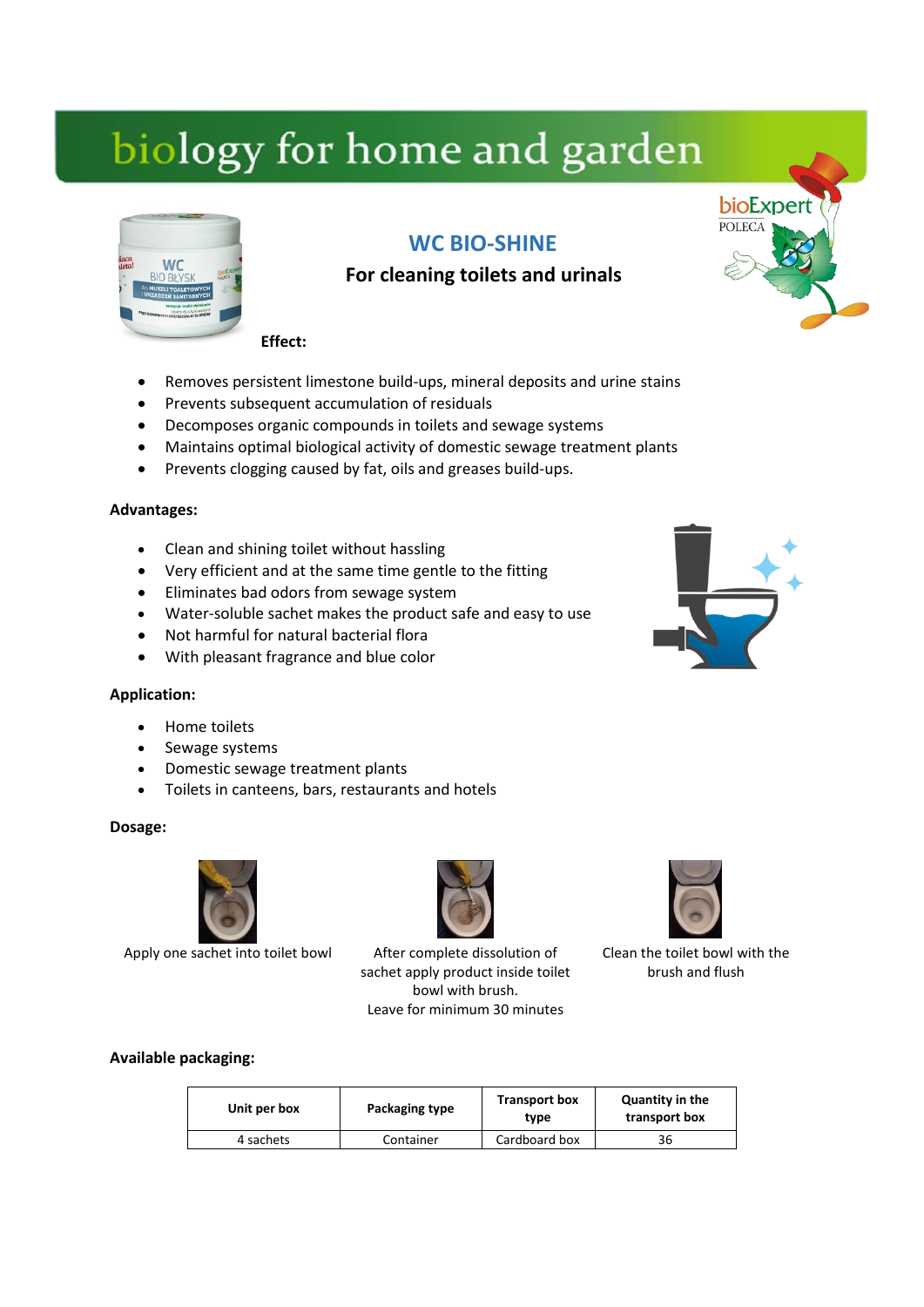

# **BIOLOGICAL ANTI-ODOR SACHETS**

# **For waste bins**

 **Especially efficient in humid environments.**

# The unique odor-neutralizing preparation based on active bacteria.

### **Effect:**

- They remove odors not just mask them
- Selected microorganisms naturally and efficiently decompose the substances which cause unpleasant scents.
- In the same time aromatic oils give a pleasant scent.

### **Advantages:**

- Easy-to-use pouch
- Long-lasting action of microorganisms
- Intensive natural fragrance
- Completely biodegradable
- Excellent product stability and long shelf life
- Contains only natural selected (not GMO), safe bacteria (no less than one billion per sachet) and aromatic oils
- Natural product respectful to the environment

### **Application:**

- Waste containers
- Trash bins in all locations (toilet, kitchen, room, office)

Simply place a sachet on the bottom of the waste bin (inside the trash bag).

### **Available packaging:**

| Unit per box | Packaging type | <b>Transport box</b><br>type | <b>Quantity in the</b><br>transport box |
|--------------|----------------|------------------------------|-----------------------------------------|
|              | Container      | Cardboard box                | 36                                      |

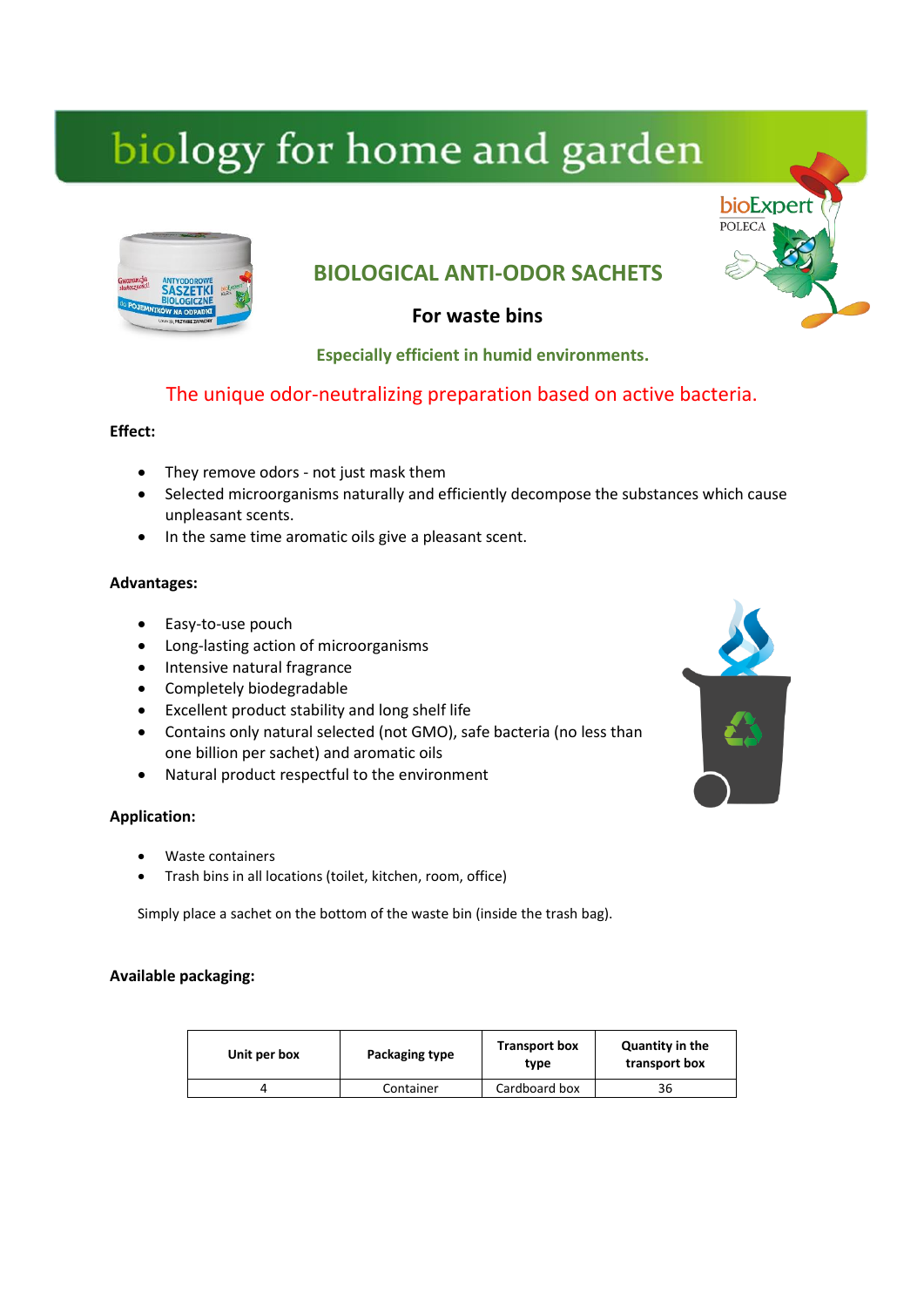

# **BIOLOGICAL ANTI-ODOR SACHETS**

 **For interiors**

# **Especially efficient in humid environments.**

# The unique odor-neutralizing preparation based on active bacteria.

# **Effect:**

- They remove not just mask the musty smell
- Selected microorganisms naturally and efficiently decompose the substances which cause unpleasant scents.
- In the same time aromatic oils give a pleasant scent.

# **Advantages:**

- Ideal for musty rooms
- Easy-to-use pouch
- Long-lasting action of microorganisms
- Intensive natural fragrance
- Completely biodegradable
- Excellent product stability and long shelf life
- Contains only natural selected (not GMO), safe bacteria (no less than one billion per sachet) and aromatic oils
- Natural product respectful to the environment

# **Application:**

- Anywhere where is a risk of encountering unpleasant smells basements, storage rooms,
- Corridors, toilets, dressing rooms,
- Warehouses, factories,
- Hotels, pensions, summer houses,
- Caravans, yachts, vehicles,
- Attics and pantries

# **Available packaging:**

| Unit per box | Packaging type | <b>Transport box</b><br>type | Quantity in the<br>transport box |
|--------------|----------------|------------------------------|----------------------------------|
|              | Container      | Cardboard box                | 36                               |

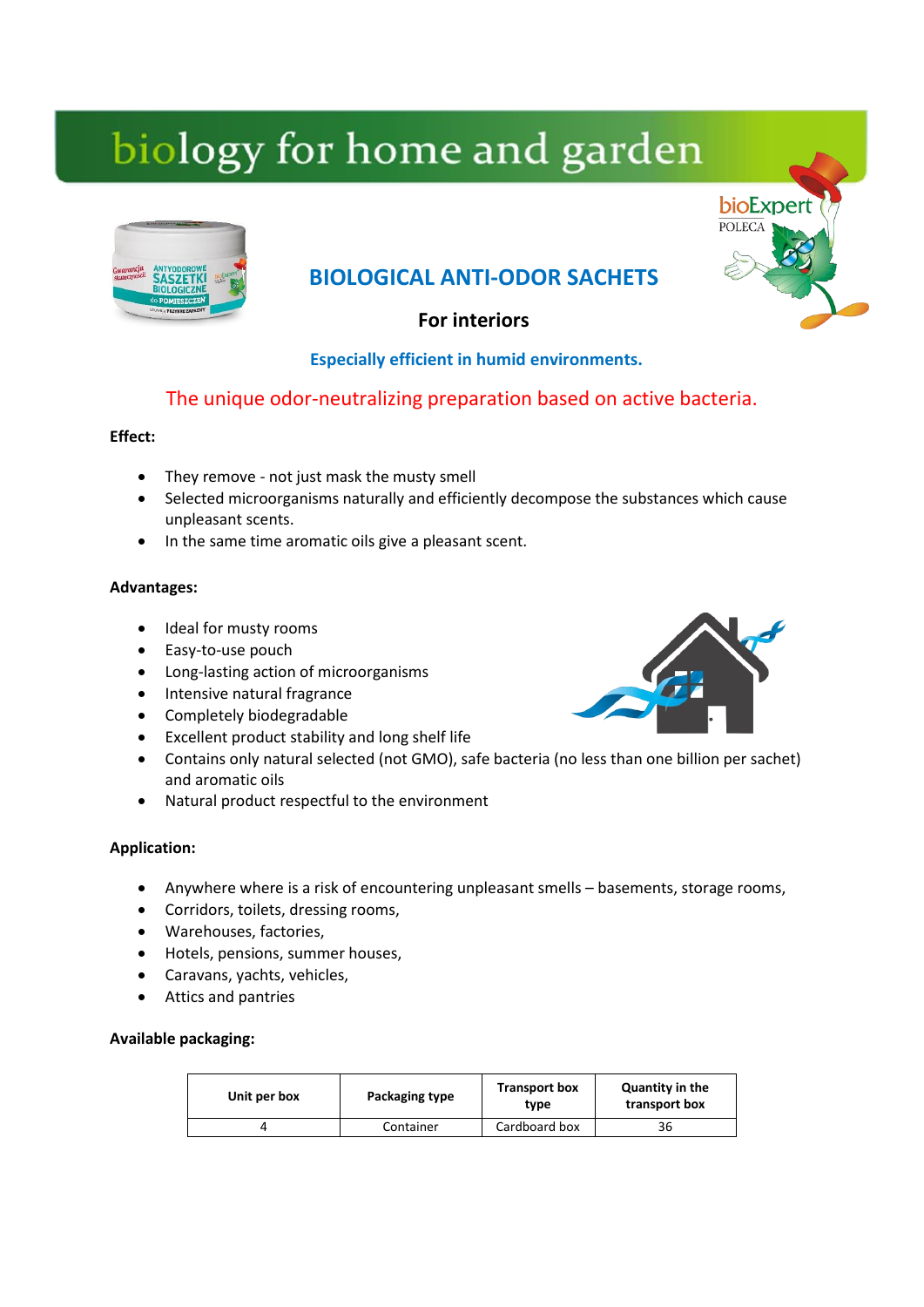# **ODOR STOP**



# **Professional liquid concentrate**

**For effective reduction of odor nuisance – undesirable smells gone** 

**away**

**WHEREVER THE PROBLEM WITH UNACCEPTABLE ODOR APPEARS**

 *(this is not an air freshener)*

# **Effect:**

- Removes odor immediately!
- Anti-odor compounds immediately eliminate unpleasant smells (containing sulphur and nitrogen) through their full neutralization by converting odorous molecules into free of any smell by-products.
- In the same time some of aromatic ingredients give a pleasant scent.
- Removes odors not just mask them

# **Advantages:**

- Safe to the people, animals and environment
- Highly efficient
- Universal anti-odor product
- Natural product respectful to the environment,
- Fully biodegradable
- Excellent mixing with water
- Non-flammable, non-explosive

# **Application:**

- Waste storage facilities, rubbish cans, dumpsters etc. (applicable for waste containers washing)
- Sewage system, during sanitary works, cesspool/cesspit emptying,
- Places settled by animals (cats, animal breeding etc.)
- During processes where the problem of odor nuisance appears; for washing, cleaning containers for waste storage
- Fetid rooms/areas where odors are perceptible; utility rooms; for cleaning of neglected toilets
- For washing vehicles transporting animals

# **Available packaging**:

| Unit per box | Packaging type      | <b>Transport box</b><br>tvpe | Quantity in the<br>transport box |
|--------------|---------------------|------------------------------|----------------------------------|
| 500ml liquid | Bottle with sprayer | Cardboard box                |                                  |

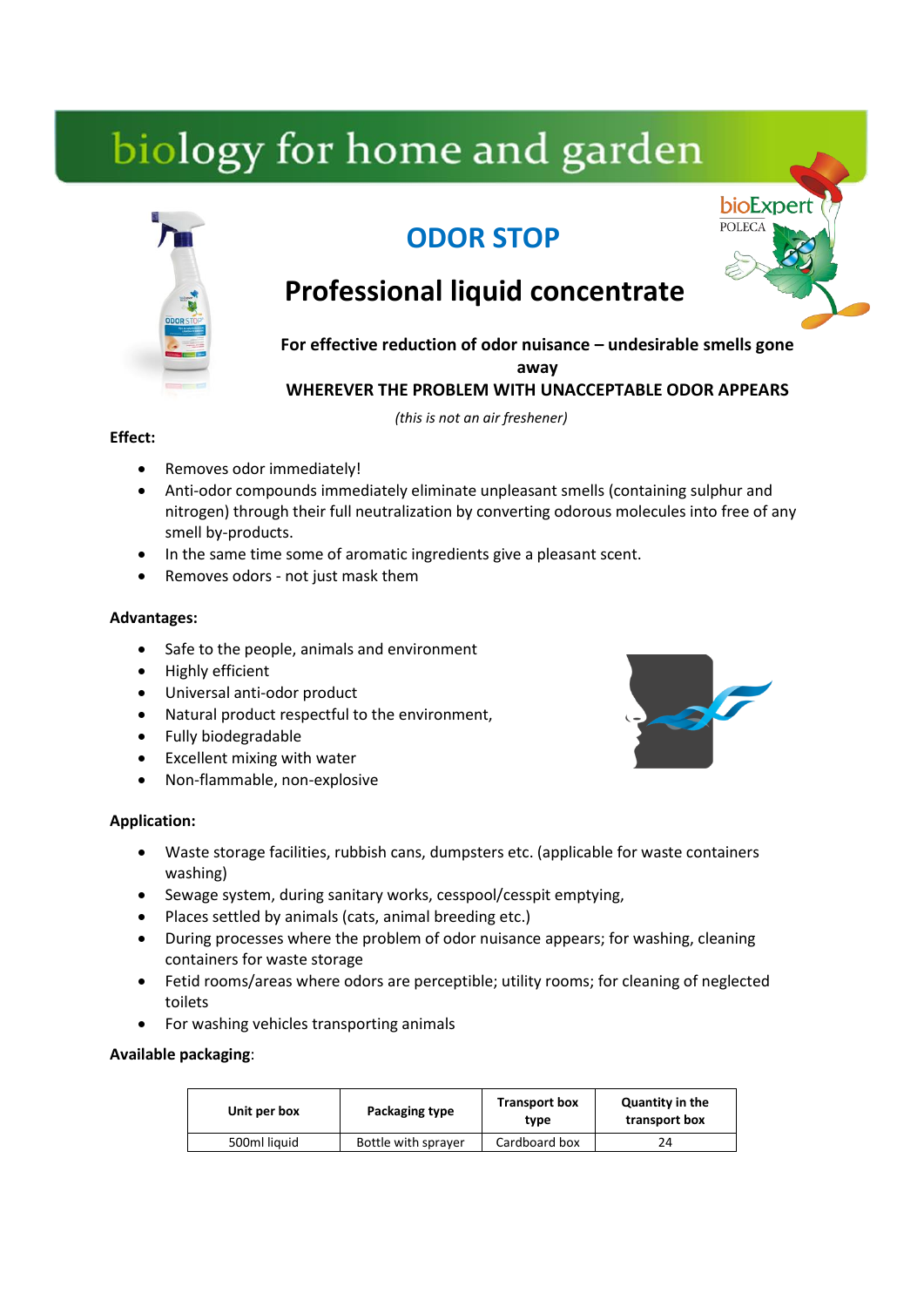

# **KOMPOSTUS**



# **Biological preparation for composting**

 **The powerful combination of naturally occurring bacteria for the efficient biodegradation of plant material and other organic wastes.**

# **Effect:**

- Shortens the composting time
- Macro- and micronutrients s are included to support efficient biodegradation by the natural bacteria.
- Super-efficient one 25 g scoop is enough for  $0.5<sup>m3</sup>$ of composting mass

### **Advantages:**

- Regular use of Kompostus will enhance the composting process
- Allows to compost hardly biodegradable garden waste, e.g. leafs, straws, grass etc.
- Unifies the composting mass
- Fully biodegradable, natural product respectful to the environment
- safe to the people, animals and environment
- Efficiency guarantee thanks to high concentration of especially selected strains of bacteria and enzymes

# **Application:**

- Household composters and compost heaps
- Cottages and farms

### **Dosage:**

For every 0,5  $m<sup>3</sup>$  of compost dissolve one scoop of preparation in approximately 2 liters of water. Then sprinkle the surface with the solution. Using for each new layer of composted material will provide a uniform concentration of microorganisms in a pile. In order to maintain adequate heap oxygenation it should be periodically turned over. The best results can be achieved with regular use of the product.

### **Available packaging:**

| Unit per box   | Packaging type | <b>Transport box</b><br>type | Quantity in the<br>transport box |
|----------------|----------------|------------------------------|----------------------------------|
| 250g of powder | Container      | Cardboard box                | 36                               |
| 150g of powder | Container      | Cardboard box                | 36                               |

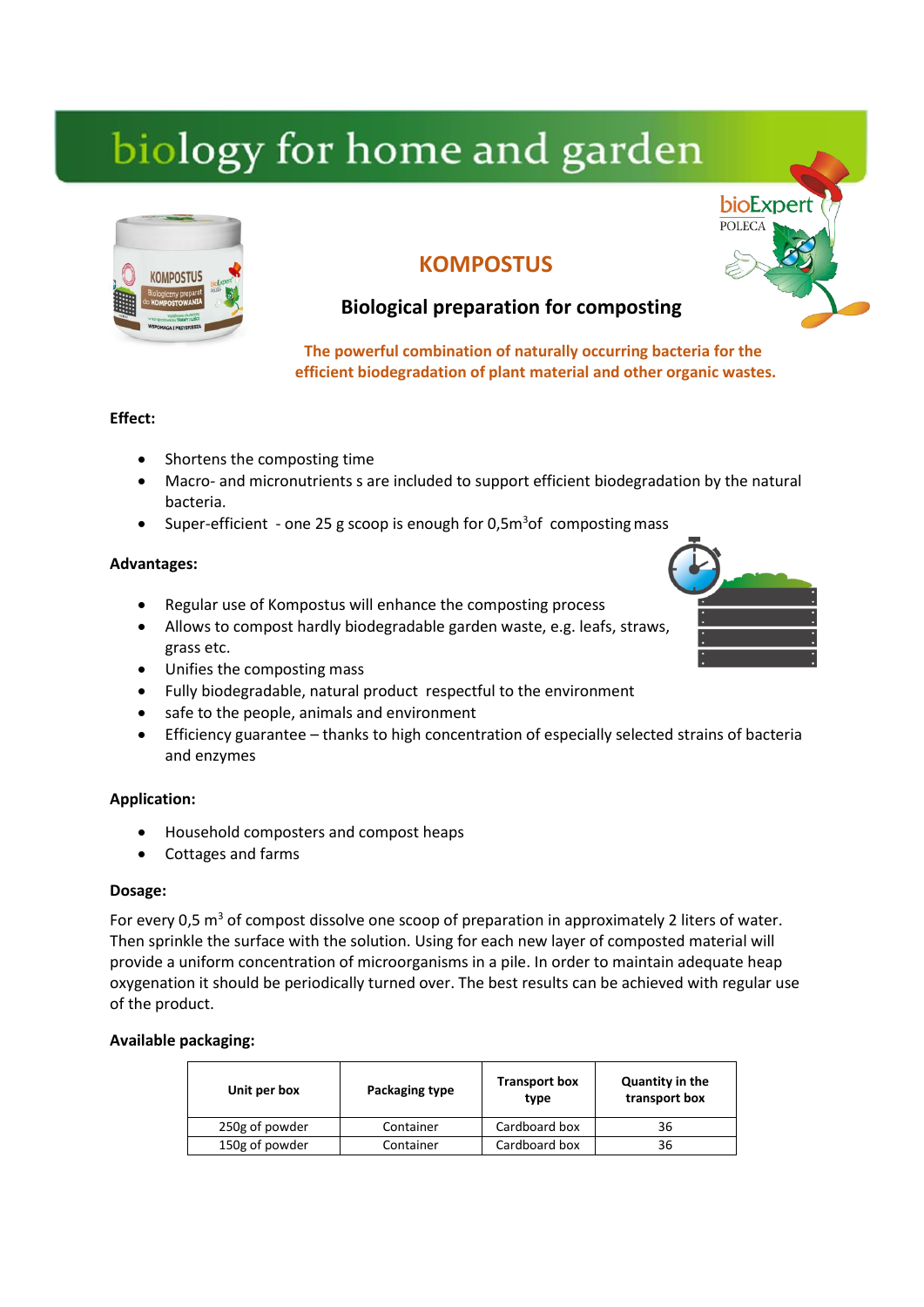

# **BluKlar**



Biological, dry preparation of non-pathogenic bacteria, minerals & inorganic salts - for the treatment and maintenance of ponds.

### **Effect:**

- Limits algae population growth
- Cleanses pond's bottom from organic compounds
- Improves water clarity

### **Advantages:**

- Safe to the people, animals and environment
- Prevents the formation of organic pollutants in the pond
- Ensures a balanced development of the entire ecosystem
- No chemicals fully biological preparation

### **Application:**

Ponds

### **Dosage:**

The dosage depends on the volume of the water reservoir and the type of pollutions.

500 g of preparation is sufficient for the month of application to the pond with a volume of 20 000 liters.

| <b>Reservoir volume</b><br>(liters) | <b>Starting dose</b>            | <b>Maintenance dose</b><br><b>March - September</b> |
|-------------------------------------|---------------------------------|-----------------------------------------------------|
| up to 2 000                         | 1 scoop per day, during 3 days  | 1 scoop per every two weeks                         |
| $2000 - 5000$                       | 2 scoops per day, during 3 days | 1 scoop per week                                    |
| $5000 - 10000$                      | 4 scoops per day, during 5 days | 2 scoops per week                                   |
| 10 000 - 20 000                     | 6 scoops per day, during 5 days | 3 scoops per week                                   |